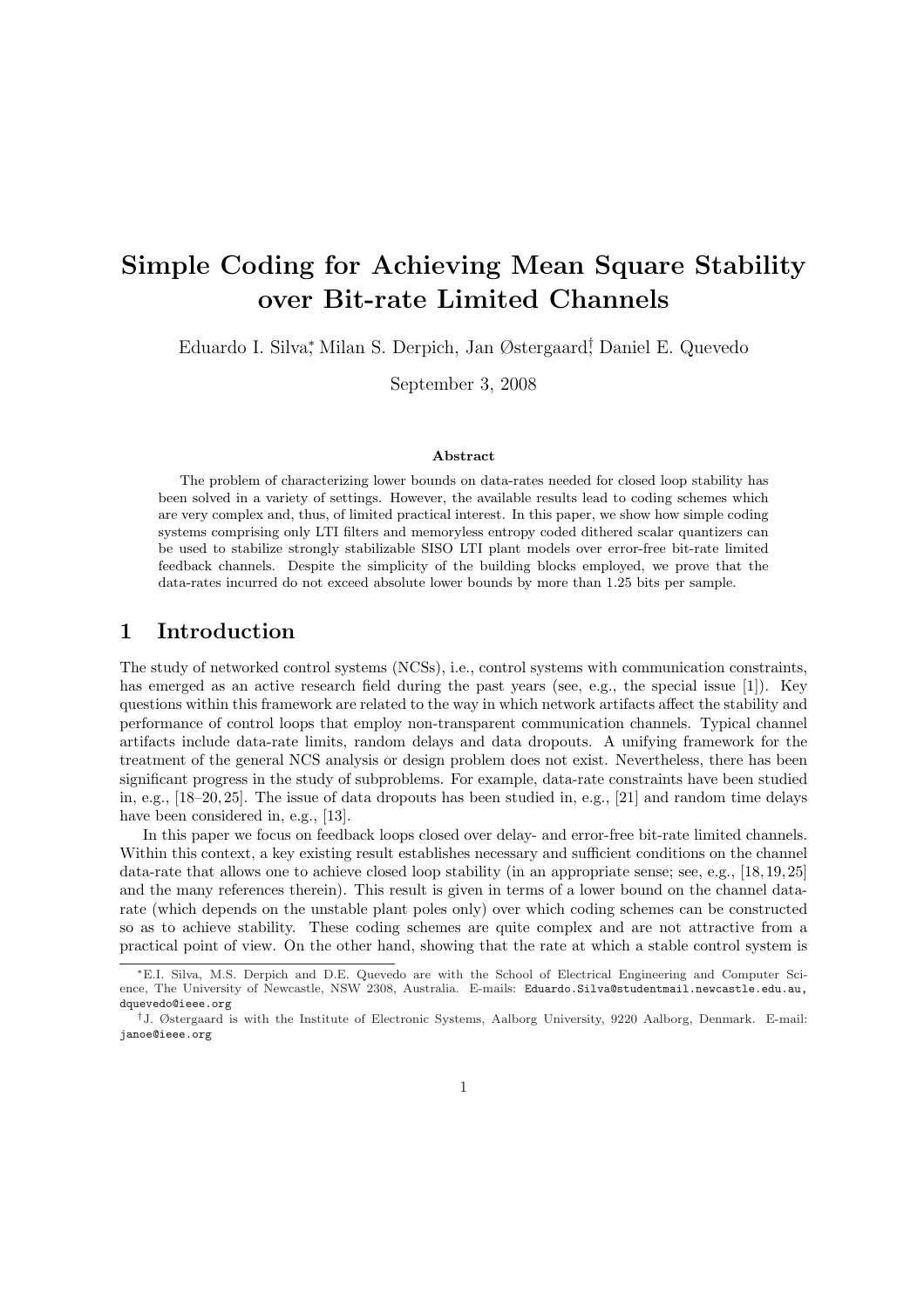transmitting data is always greater than the aforementioned bound (i.e., necessity) is fairly simple (see also [7, 15]), whereas constructing an actual coding scheme that achieves stability at any rate above the absolute limit (i.e., the proof of sufficiency) is much more involved (see [18,25]). Clearly, the need arises to develop the study of simple stabilizing coding schemes that achieve rates close to the bounds in [18, 19, 25], and of approaches that allow one to exploit the insights obtained when deriving the necessity of the bounds in the construction of coding schemes.

Motivated by the discussion above, this paper shows how simple coding systems comprising only LTI filters and entropy coded dithered quantizers (see, e.g., [27]) can be used to stabilize strongly stabilizable SISO LTI plant models incurring in data rates which exceed the minimal ones established in [18,19,25] by no more than 1.25 bits per sample. The excess rate of our simple coding scheme is given by the sum of two terms: a first term due to the divergence of the quantization noise distribution from Gaussianity, and a second term that originates in the inefficiency of the loss-less coder that generates the binary words.

In our results, the coder and decoder architecture plays an essential role, which, given the results in, e.g., [25], is by no means surprising. Our work also sheds light into the reasons why the results in [2] are not always consistent with the lower bound on data-rates for stability studied in [18].

The remainder of this paper is organized as follows: Section 2 introduces the notation used in the paper. Sections 3 and 4 present the considered setup and coding scheme, respectively. Section 5 focuses on a simplified setting where Gaussianity assumptions are imposed. Section 6 uses the results in Section 5 to derive guaranteed upper bounds on the data-rates that allow one to achieve MSS with the proposed coding scheme. Section 7 draws conclusions.

### 2 Notation

We define  $\mathbb{N}_0 \triangleq \{0, 1, \dots\}$  and  $\mathbb{R}_0^+ = \{x \in \mathbb{R} : 0 \leq x < \infty\}$ . We use z as both the argument of the z-transform and as the forward shift operator, where the meaning is clear from the context. Given any scalar x, |x| denotes magnitude.

The set of all discrete-time strictly proper real rational transfer functions is denoted by  $\mathcal{R}_{sp}$ . The set of all discrete-time stable and proper real rational transfer functions is denoted by  $\mathcal{RH}_{\infty}$ .

Unless otherwise stated, random processes are always scalar and defined for  $k \in \mathbb{N}_0$ , we abbreviate  ${x(k)}_{k\in\mathbb{N}_0}$ ,  $x(k) \in \mathbb{R}$ , by x, and define  $x^k \triangleq {x(0), \cdots, x(k)}$ .  $\mathbb{E} \{\cdot\}$  denotes the expectation operator. The variance, at time instant k, of a process x is denoted via  $\sigma_x^2(k)$ ; similarly, if x is a random variable, then  $\sigma_x^2$  denotes its variance. We define  $\sigma_x^2 \triangleq \lim_{k\to\infty} \sigma_x^2(k)$ , provided the limit exists. If x is a wide sense stationary (wss) (asymptotically wss) process, then  $S_x(e^{j\omega})$  denotes its (stationary) power spectral density (PSD) and  $\Omega_x(z)$  denotes any spectral factor of  $S_x(e^{j\omega})$ , i.e.,  $|\Omega_x(e^{j\omega})|^2 \triangleq S_x(e^{j\omega})$ . We say that a random variable is a second order one if and only if it has finite mean and finite and non-zero variance.

If x, y, z are continuous (resp. discrete) random variables, then  $h(x)$  (resp.  $H(x)$ ) denotes the differential (resp. discrete) entropy of x;  $h(x|y)$  (resp.  $H(x|y)$ ) denotes the conditional differential (discrete) entropy of x, given y;  $I(x; y)$  denotes the mutual information between x and y;  $I(x; y|z)$ denotes the conditional mutual information between x and y, given z. We recall that if x is Gaussian, then  $h(x) = \frac{1}{2} \ln 2\pi e \sigma_x^2$ . In this paper we use logarithms in base e. Thus, information is measured in nats (1 nat =  $(\ln 2)^{-1}$  bits). For details and basic properties of the quantities mentioned above we refer the reader to [4].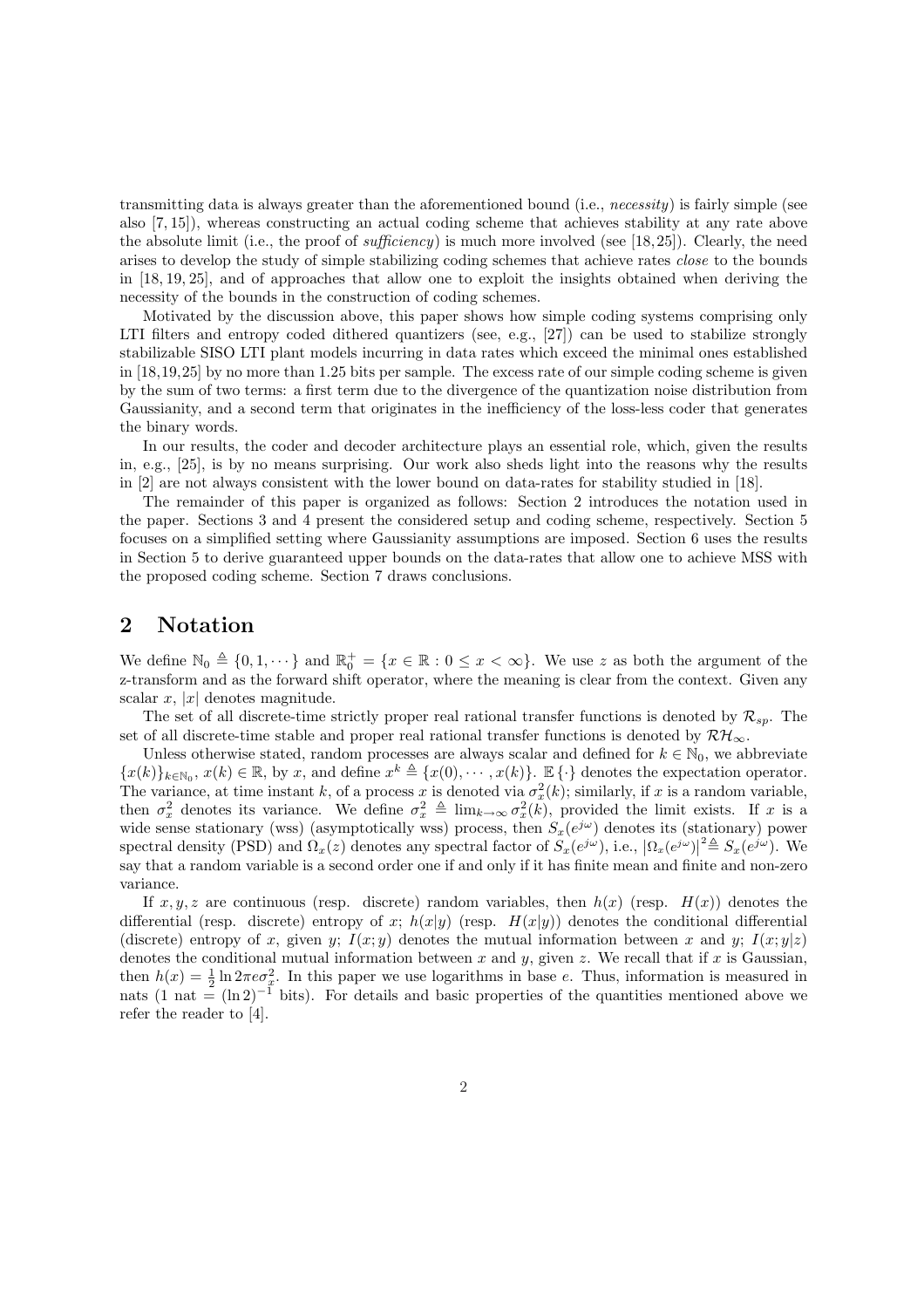

Figure 1: Considered networked control system (generic coding scheme).

## 3 Problem setup

In this paper we are concerned about the stability of a closed loop system built around a SISO discrete time LTI plant model, which employs a delay- and error-free data-rate limited channel in the feedback path, as shown in Fig. 1. In that figure,  $G(z)$  is the plant model,  $C(z)$  is an LTI controller, y is the plant output,  $u$  is the plant input,  $r$  is a reference signal, and  $d$  models disturbance signals. In order to make use of the bit-rate limited channel, the feedback path comprises an encoder  $\mathcal E$  which generates binary words based on information regarding the plant output. These words, which we will denote by s, are then sent delay- and error-free through the channel. At the receiving end, a decoder  $D$  uses the received symbols to generate the signal  $f$  that is fed back into the controller.

We will make the following assumptions:

Assumption 1 (Plant model)  $G(z) \in \mathcal{R}_{sp}$  is unstable,<sup>1</sup> has no poles or zeros on the unit circle, is strongly stabilizable,<sup>2</sup> and its initial state is an independent second order random variable.  $\Box$ 

Assumption 2 (Reference and disturbance) The signals r and d are second order zero-mean wss processes that admit rational PSDs, and that are mutually uncorrelated. Moreover,  $S_d(e^{j\omega}) + S_r(e^{j\omega}) \neq$  $0.$ 

Assuming that the plant is strictly proper guarantees that the feedback loop in Fig. 1 is well-posed for all causal controllers, decoders and encoders. The assumption regarding the plant initial state holds for most cases of interest. The remaining assumptions on  $G(z)$  are not essential, but we have made them to maintain a straightforward presentation (see [23] for the general case). Assumption 2 is standard except for the fact that we require r or d to be non-zero. We avoid the case  $r = d = 0$  for brevity.

For future reference, we define  $\{p_1, \cdots, p_{n_p}\}\$ as the set of unstable plant poles, and

$$
\xi_p(z) \triangleq \prod_{i=1}^{n_p} \frac{1 - z p_i}{z - p_i}.\tag{1}
$$

Throughout this paper we adopt the following notion of stability (see also, e.g.,  $[3, 8, 12]$ ):

**Definition 1** (Mean square stability) Consider a system described by  $x(k+1) = f(x(k), w(k), k)$ , where  $k \in \mathbb{N}_0$ ,  $f : \mathbb{R}^n \times \mathbb{R}^m \times \mathbb{R} \to \mathbb{R}^n$ ,  $x(k) \in \mathbb{R}^n$  is the system state at time instant k,  $x(0) = x_o$ , where  $x<sub>o</sub>$  is a second order random variable, and the input w is a second order wss process independent

<sup>1</sup>Otherwise the problem of stabilization would admit a trivial solution.

<sup>&</sup>lt;sup>2</sup>I.e., it admits a stable stabilizing controller (see, e.g.,  $[6]$ ).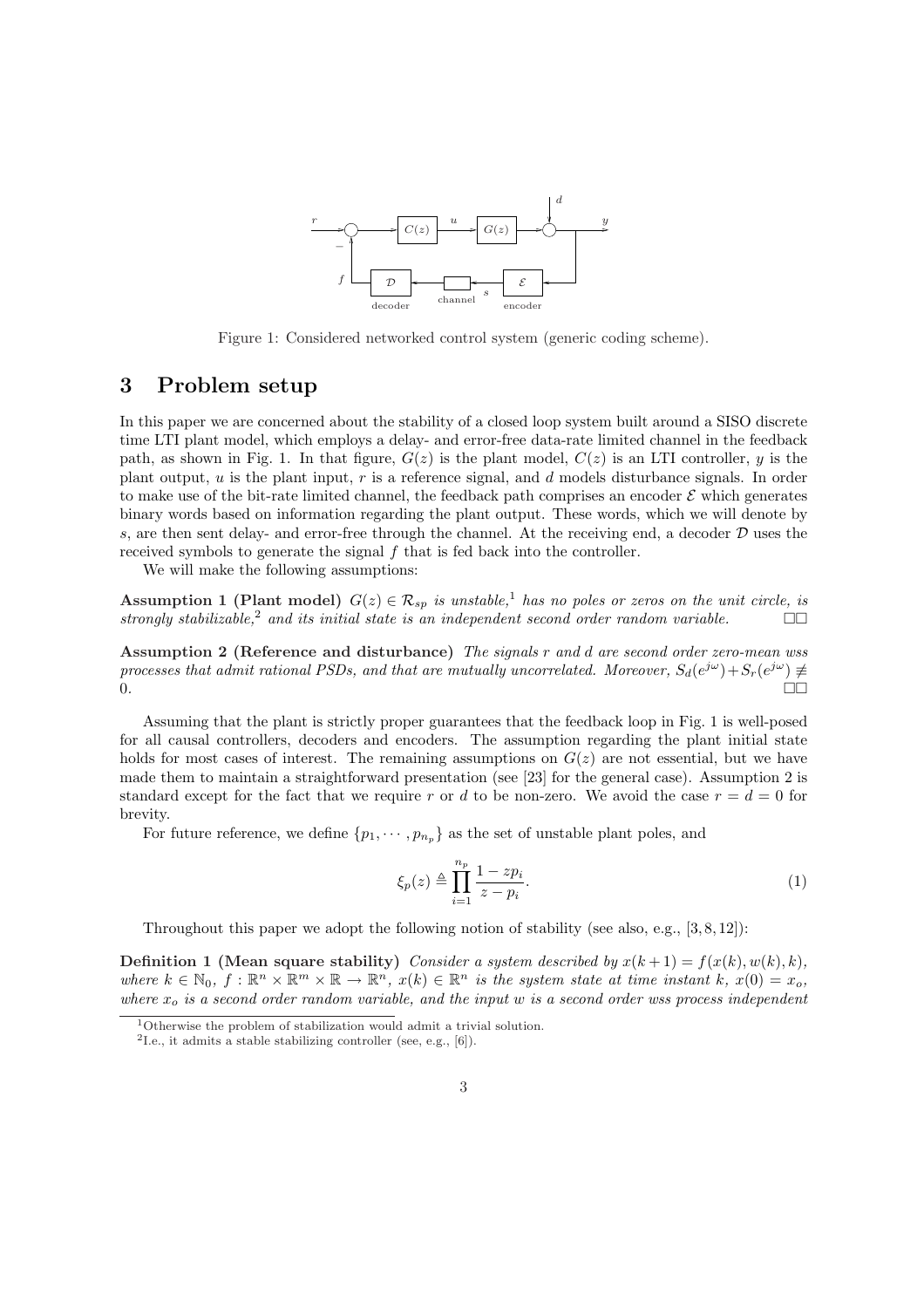

Figure 2: Proposed coding scheme.

of  $x_o$ .<sup>3</sup> We say that the system is mean square stable (MSS) if and only if there exist finite  $\mu \in \mathbb{R}^n$ and finite  $M \in \mathbb{R}^{n \times n}$ ,  $M \geq 0$ , such that

$$
\lim_{k \to \infty} \mathbb{E}\left\{x(k)\right\} = \mu, \quad \lim_{k \to \infty} \mathbb{E}\left\{x(k)x(k)^T\right\} = M,
$$

regardless of the initial state  $x_o$ .

Significant work has been devoted to the study of the MSS of the networked control system in Fig. 1, when arbitrarily complex coding schemes are employed (see, e.g., [18, 25]). However, the study of simple and efficient coding schemes has received much less attention. This is indeed one of the main motivations for the present work.

### 4 Proposed coding scheme

We seek simple, though effective, coding and decoding schemes. We propose to use the coding scheme shown in Fig. 2. In that figure,  $F_1(z)$  is an LTI filter, and  $\mathcal{E}, \mathcal{D}$  are (for the moment) abstract systems that are allowed to exploit the history of their inputs to generate their corresponding outputs. More precisely, for every  $k \in \mathbb{N}_0$ ,

$$
s(k) = \hat{\mathcal{E}}_k(v^k, s^{k-1}), \quad w(k) = \hat{\mathcal{D}}_k(s^k),
$$

where  $\hat{\mathcal{E}}_k$  and  $\hat{\mathcal{D}}_k$  are (possibly stochastic) mappings that may depend explicitly upon time, and where the range of  $\hat{\mathcal{E}}_k$  is a collection of prefix-free binary words (see, e.g., [4]). Note that the resulting control loop is well-posed if  $F_1(z) \in \mathcal{R}_{sn}$ .

The coding scheme defined above is a restricted instance of much more general schemes. Indeed, it is a special case of a coding scheme that exploits the history of the plant output and of the received symbols in an arbitrary causal fashion (see, e.g., [18, 25]).

We will assume that the following holds:

Assumption 3 (Coding scheme) The coding scheme in Fig. 2 is such that,  $\forall k \in \mathbb{N}_0$ ,

- (a) knowing  $s^k$  and  $v^k$  does not provide more knowledge about  $w(k)$  than just knowing  $s^k$ ,
- (b) the sequence of mappings  $\{\hat{\mathcal{D}}_i\}_{i\in\{0,\cdots,k\}}$  is known at the encoder and is such that  $s^k$  can be recovered exactly from  $w^k$  (and vice-versa). Also,
- (c)  $F_1(z) \in \mathcal{R}_{sp}$  and the corresponding initial state is an independent second order random variable.

 $\overline{B}$ .e., w is wss,  $w(k)$  is a second order random variable for every  $k \in \mathbb{N}_0$ , and  $\mathbb{E} \{ w(i)w(j)^T \}$  is finite for every  $i, j \in \mathbb{N}_0$ .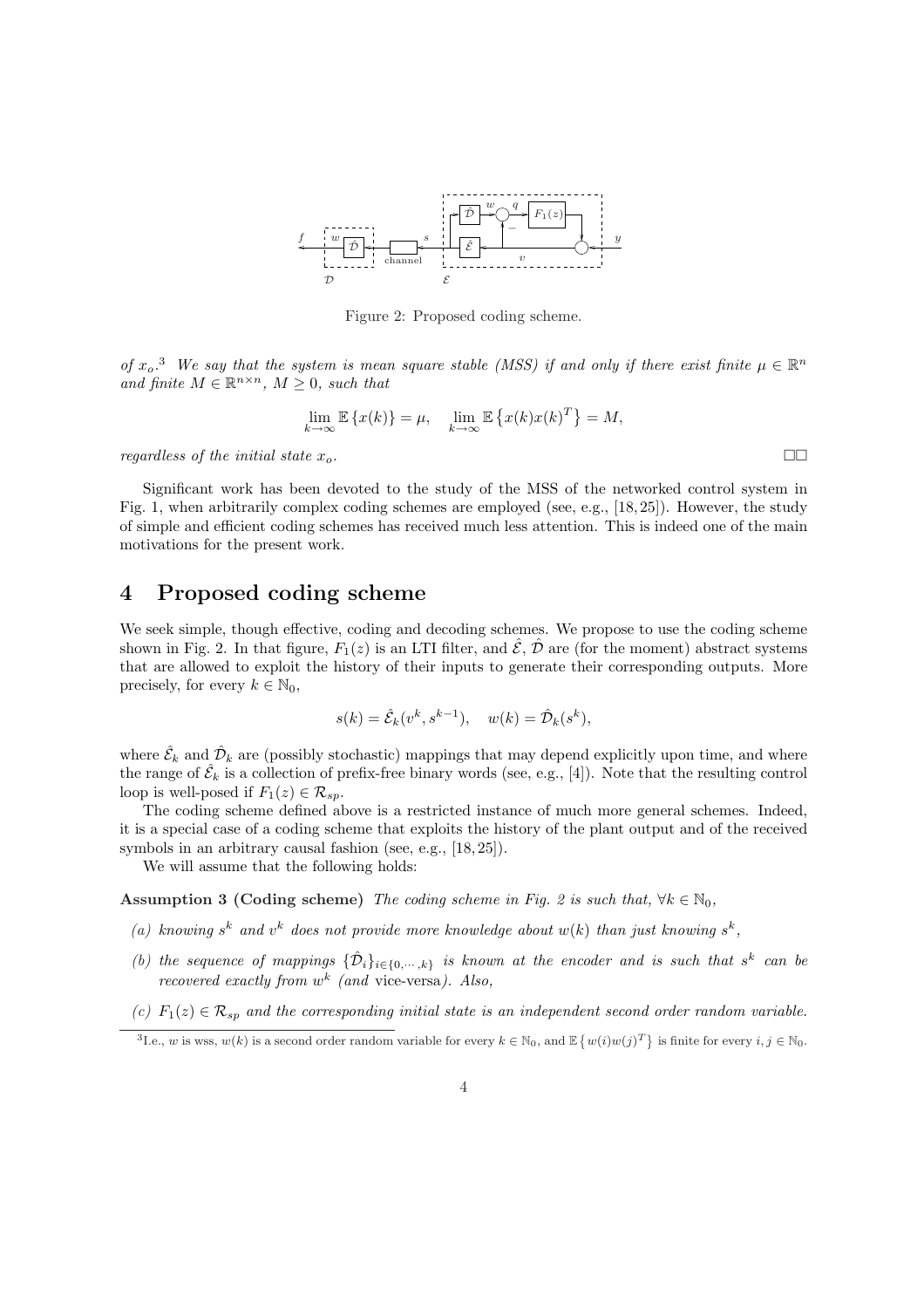At each time instant k the encoder transmits the symbol  $s(k)$  using a word of length  $R(k)$  (measured in nats). We will be interested in the average coding rate and, accordingly, we define the average datarate as

$$
\bar{R} \triangleq \lim_{k \to \infty} \frac{1}{k} \sum_{i=0}^{k-1} R(i),\tag{2}
$$

provided the limit exists.  $\overline{R}$  is the average rate at which the symbols are sent trough the channel and, as such, is a measure of the "information flow" at the physical level.

A key question that arises when considering any coding scheme is how to characterize lower bounds on the achievable average data-rates. To that end we define the following:

**Definition 2** Consider two random processes v and w. We define (if the defining limit exists) the average directed mutual information between v and w as<sup>4</sup> (see also [17])

$$
I_{\infty}(v \to w) \triangleq \lim_{k \to \infty} \frac{1}{k} \sum_{i=0}^{k-1} I(w(i); v^{i} | w^{i-1}).
$$
\n(3)

 $\Box$ Box

We can now characterize lower bounds on the average data-rate for the proposed coding scheme:

Theorem 1 (Lower bounds on data-rates) Consider the networked control architecture in Fig. 1 and the specific coding scheme in Fig. 2, where  $\hat{\mathcal{E}}$  and  $\hat{\mathcal{D}}$  are as described above. If Assumptions  $3(a-b)$ hold, then  $\bar{R} \geq I_{\infty}(v \to w)$ .

**Proof:** Given the definition of  $\hat{\mathcal{E}}$  and  $\hat{\mathcal{D}}$ ,  $H(\hat{\mathcal{E}}_i(v^i, s^{i-1}) | s^{i-1})$  gives a lower bound on the data-rate at time instant  $i$  (see, e.g., Chapter 5 and Section 10.4 in [4]). Therefore,

$$
R(i) \ge H(\hat{\mathcal{E}}_i(v^i, s^{i-1})|s^{i-1})
$$
  
\n
$$
\stackrel{(a)}{\ge} H(\hat{\mathcal{E}}_i(v^i, s^{i-1})|s^{i-1}) - H(\hat{\mathcal{E}}_i(v^i, s^{i-1})|v^i, s^{i-1})
$$
  
\n
$$
= I(\hat{\mathcal{E}}_i(v^i, s^{i-1}); v^i|s^{i-1})
$$
  
\n
$$
\stackrel{(b)}{\ge} I(w(i); v^i|s^{i-1})
$$
  
\n
$$
\stackrel{(c)}{=} I(w(i); v^i|w^{i-1}),
$$
  
\n(4)

where  $(a)$  follows from the fact that discrete entropies are non-negative, and  $(b)$  follows from Assumption 3(a), the data processing inequality (see [4]), the fact that  $s^{i-1}$  is known, and the definition of w (see Fig. 2). Equality (c) follows from the fact that, under Assumption 3(b), knowing  $s^{i-1}$  amounts to knowing  $w^{i-1}$ . The result follows using (2)-(4).  $\Box$ 

 ${}^4I_\infty(v \to w)$  is sometimes called directed mutual information rate.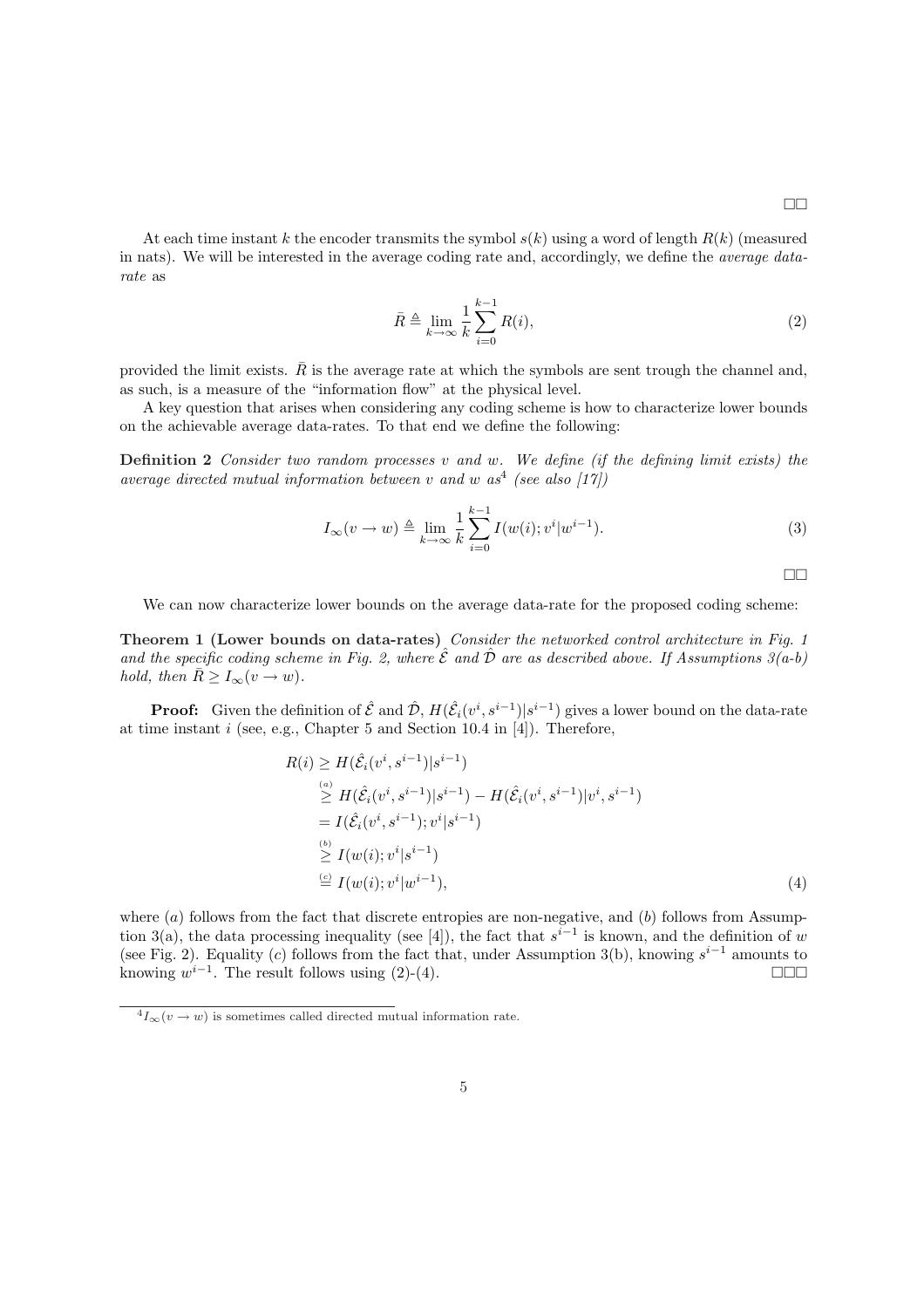

Figure 3: Model of the networked control system under study.

Theorem 1 relates a physical quantity, namely average data-rate, to an information theoretic quantity, namely average directed mutual information. It is important to note that a different bound on the average data-rate would have arisen if we had considered  $\hat{\mathcal{D}}$  and  $\hat{\mathcal{E}}$  with different information available.

Theorem 1 is a key one. However, it is not straightforward to characterize  $I_{\infty}(v \to w)$  unless one makes suitable assumptions on  $\hat{\mathcal{E}}$  and  $\hat{\mathcal{D}}$  or, equivalently, on the signal

$$
q \triangleq w - v. \tag{5}
$$

In the next section we will make some Gaussianity assumptions. Later, in Section 6, we will consider a simple instance of  $\hat{\mathcal{E}}$  and  $\hat{\mathcal{D}}$  and we will exploit the results for the Gaussian case to provide guaranteed upper bounds on the rates associated to that specific coding scheme, without using the Gaussianity assumptions.

### 5 The Gaussian Case

As foreshadowed at the end of Section 4, we will assume in this section that the following holds:

Assumption 4 (Gaussianity) The noise  $q$  (see (5)) is an independent second order zero-mean i.i.d. Gaussian sequence. The initial states of all LTI filters in Fig. 3 (including plant and controller) are independent second order Gaussian random variables, and r and d are jointly Gaussian processes.  $\square \square$ 

Consistent with the fact that the noise q depends on the way in which  $\hat{\mathcal{E}}$  and  $\hat{\mathcal{D}}$  are chosen, we will consider the variance of q, say  $\sigma_q^2$ , as design parameter. Assumption 4, when combined with the networked control system in Fig. 1 and the coding scheme in Fig. 2, yields the linear model in Fig. 3.

We will associate to every pair  $\{F_1(z), C(z)\}\$ a vector  $K(z)$  defined via

$$
K(z) \triangleq [F_1(z) \quad C(z)]. \tag{6}
$$

As long as Assumptions 2 and 4 hold and  $q$  has finite variance, the networked control system in Fig. 3 is MSS if and only if  $K(z)$  is such that the feedback loop in Fig. 3 is well-posed internally stable in the standard deterministic sense (see, e.g., [24, 29]). Thus, if we define

 $\mathcal{S} \triangleq \{K(z) \in \mathcal{R}_{sp} \times \mathcal{R}_p: \, \text{the loop in Fig. 3 is internally stable and well-posed}\}\,,$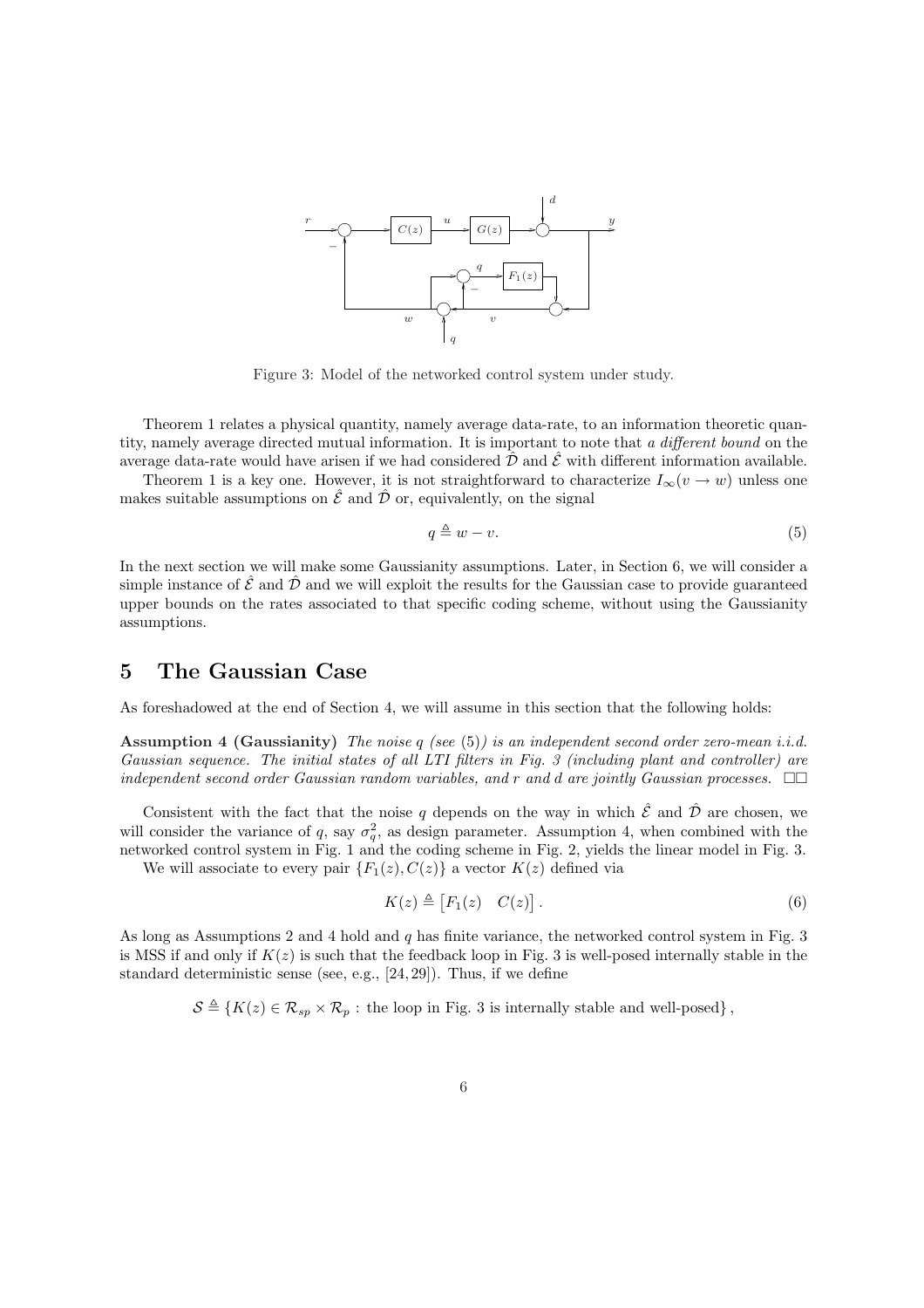then MSS is equivalent to  $K(z) \in S$  and  $\sigma_q^2 \in \mathbb{R}_0^+$  (provided Assumptions 2 and 4 hold; see [24]).<sup>5</sup> It is easy to see that  $K(z) \in S$  if and only if  $F_1(z)$  is stable, and  $C(z)$  is an admissible controller<sup>6</sup> for  $G(z)$ (see, e.g., [29]).

Using Theorem 1 we can now characterize average directed mutual information in the situation under study:

Corollary 1  $(I_{\infty}(v \to w))$  under Gaussianity assumptions) Consider the feedback loop in Fig. 3 and assume that Assumptions 1, 2 and 4 hold. If  $K(z) \in S$  and  $\sigma_q^2 \in \mathbb{R}_0^+$ , then

$$
I_{\infty}(v \to w) = \frac{1}{4\pi} \int_{-\pi}^{\pi} \ln \frac{S_w(e^{j\omega})}{\sigma_q^2} d\omega \stackrel{(a)}{\leq} \frac{1}{2} \ln(1+\gamma), \quad \gamma \triangleq \frac{\sigma_v^2}{\sigma_q^2},\tag{7}
$$

where  $S_w(e^{j\omega})$  is the stationary PSD of w,  $\sigma_v^2$  is the stationary variance of v, and  $\gamma$  is the stationary coding scheme signal-to-noise ratio. Equality in (a) holds if and only if  $S_w(e^{j\omega})\sigma_q^{-2}$  is constant for  $even \omega$ .

**Proof:** We start by noting that the following holds:

$$
I(w(i);v^{i}|w^{i-1}) = h(w(i)|w^{i-1}) - h(q(i) + v(i)|w^{i-1},v^{i}) \stackrel{(a)}{=} h(w(i)|w^{i-1}) - h(q(i)),
$$
\n(8)

where (a) follows from properties of h and the fact that  $G(z)$  and  $F_1(z)$  being strictly proper, and q being independent and i.i.d., implies that  $q(i)$  is independent of  $w^{i-1}$  and  $v^i$ . Using (3) and the chain rule of differential entropies (see [4]) we conclude from (8) that

$$
I_{\infty}(v \to w) = \lim_{k \to \infty} \frac{1}{k} h(w^{k-1}) - \frac{1}{2} \ln 2\pi e \sigma_q^2.
$$
 (9)

Since  $K(z) \in \mathcal{S}$  and  $\sigma_q^2 \in \mathbb{R}_0^+$ , MSS holds. Accordingly, use of the Gaussianity assumptions allows one to conclude that all signals in the loop are asymptotically stationary Gaussian processes with some stationary PSDs. The equality in (7) follows from standard results (see, e.g., [4, 16]). Inequality (a) follows from Jensen's inequality.  $\Box$ 

Corollary 1 provides an explicit expression for the average directed mutual information across the coding scheme in the considered situation. Also, it establishes a relationship between the average directed mutual information across the coding scheme and the corresponding signal-to-noise ratio. In particular, it follows from (7) that (provided Assumptions 1, 2 and 4 hold) minimizing the coding scheme signal-to-noise ratio amounts to minimizing an upper bound on the average directed mutual information across it. Moreover, if  $S_w(e^{j\omega})\sigma_q^{-2}$  is a constant, then we have equality in (7). Hence, under the constraint of having  $S_w(e^{j\omega})\sigma_q^{-2}$  constant, minimizing the coding scheme signal-to-noise ratio also minimizes the average directed mutual information across it. We will show below that, in our setting, one can restrict  $S_w(e^{j\omega})\sigma_q^{-2}$  to be constant without loss of generality. Towards that goal, we start with the following theorem:

### Theorem 2 (Directed mutual information for MSS) Suppose that Assumptions 1, 2 and 4 holds. Then:

<sup>&</sup>lt;sup>5</sup>Consistent with Assumption 3(c),  $F_1(z)$  is constrained to be strictly proper.

<sup>6</sup>A controller is said admissible for a given plant if and only if it is internally stabilizing and defines a well-posed control loop (see [29]).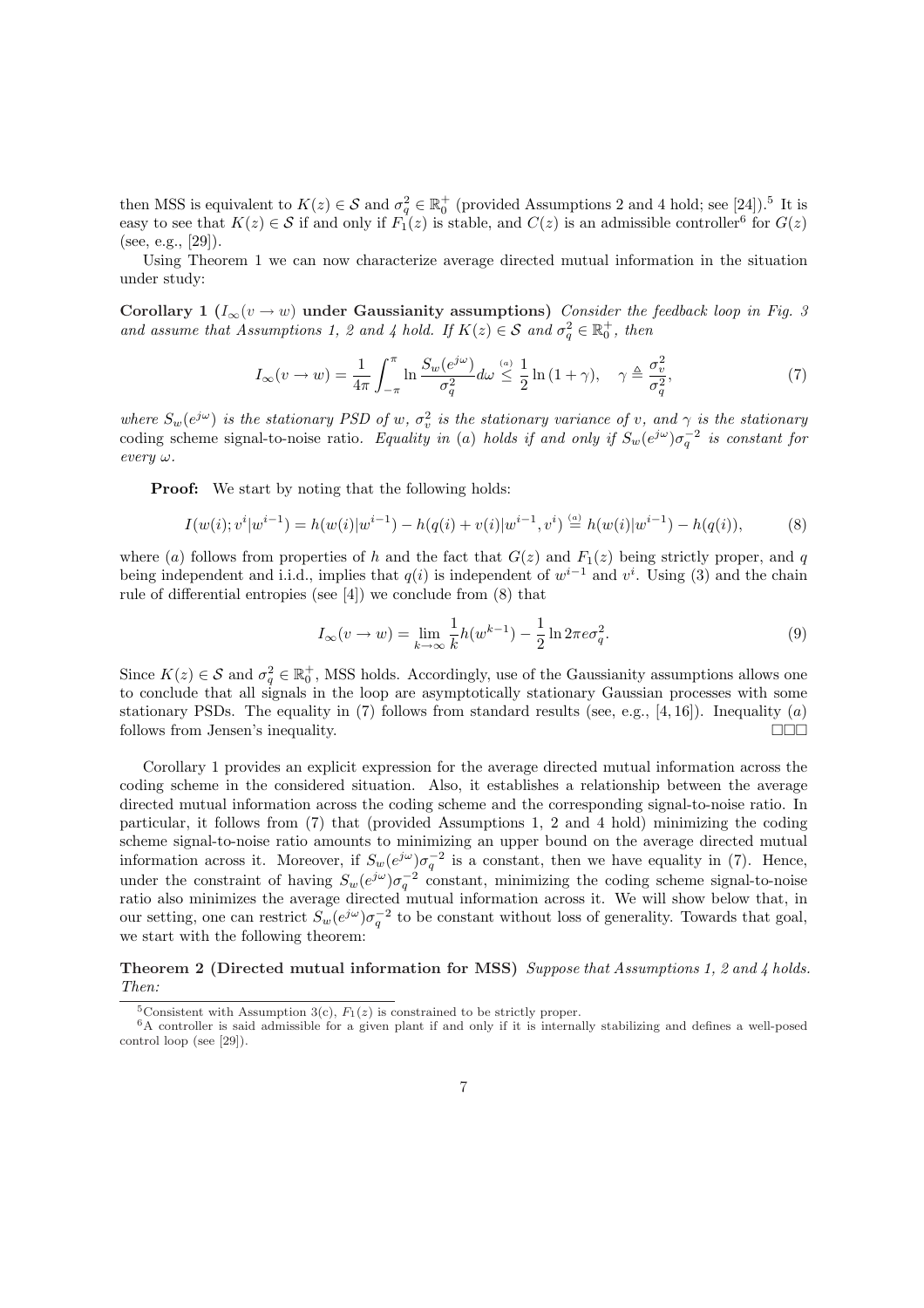1. There exists  $K(z) \in \mathcal{R}_{sp} \times \mathcal{R}_p$  such that the feedback loop in Fig. 3 is MSS if and only if

$$
I_{\infty}(v \to w) > I_{\infty}^{\inf}(v \to w) \triangleq \sum_{i=1}^{n_p} \ln |p_i|.
$$

2. Any  $I_{\infty}(v \to w) > I_{\infty}^{\text{inf}}(v \to w)$  can be achieved in a MSS loop if one chooses a stable and strictly proper  $F_1(z)$  such that  $1+F_1(z)$  is minimum phase (MP),  $C(z)$  is any stable admissible controller for  $G(z)$ , and  $\sigma_q^2$  is made sufficiently large (but finite).

#### Proof:

- 1. We proceed by parts:
	- $(\Rightarrow)$  From Fig. 3 it follows that, if MSS holds, then

$$
\frac{S_w(e^{j\omega})}{\sigma_q^2} = |1 + F_1(e^{j\omega})|^2 |S(e^{j\omega})|^2 + \frac{|N(e^{j\omega})|^2}{\sigma_q^2},\tag{10}
$$

where  $N(e^{j\omega}) \triangleq |G(e^{j\omega})C(e^{j\omega})S(e^{j\omega})|^2 S_r(e^{j\omega}) + |S(e^{j\omega})|^2 S_d(e^{j\omega})$ , and  $S(z) \triangleq (1+C(z)G(z))^{-1}$ . Accordingly, Assumptions 1, 2 and 4 and Corollary 1 imply that, if MSS holds, then

$$
I_{\infty}(v \to w) \ge \frac{1}{2\pi} \int_{-\pi}^{\pi} \ln\left(|1 + F_1(e^{j\omega})| \, |S(e^{j\omega})|\right) d\omega \ge \sum_{i=1}^{n_p} \ln|p_i|,\tag{11}
$$

where the last inequality follows from the Bode Integral Theorem (see, e.g., Theorem 3.4.4 in [22]), the fact that  $F_1(z)$  is strictly proper and must be stable for stability, the fact that  $G(z)$  is strictly proper, and the fact that a necessary condition for stability is that  $S(z)$ has a set of non-minimum phase (NMP) zeros that contains (at least) all unstable poles of  $G(z)$ . To complete the proof of the suffiency part, we note that since  $G(z)$  is unstable and  $S_r(e^{j\omega}) + S_d(e^{j\omega}) \neq 0$ , the first inequality in (11) is always strict for every finite  $\sigma_q^2$ .

- ( $\Leftarrow$ ) Pick a stable  $F_1(z) \in \mathcal{R}_{sp}$  such that  $1 + F_1(z)$  is MP (this is always possible). Since  $G(z)$  is strongly stabilizable, there exists a stable admissible controller for  $G(z)$ . If one picks such a controller, then  $S(z)$  defined above will have as NMP zeros only the unstable poles of the plant, the loop will be internally stable and  $N(e^{j\omega})$  in (10) will be finite. Accordingly, we will have equality in the second inequality in (11) and, upon choosing a sufficiently large (but finite)  $\sigma_q^2$ , it becomes possible to make  $I_\infty(v \to w)$  as close as  $I_\infty^{\text{inf}}(v \to w)$  as desired.
- 2. Immediate form the proof of Part 1 above.

 $\Box \Box \Box$ 

Theorem 2 establishes a bound on the directed mutual information across the considered coding schemes whose satisfaction is necessary and sufficient to achieve MSS. It also provides a characterization of the controller  $C(z)$ , the LTI filter  $F_1(z)$ , and the noise variance  $\sigma_q^2$ , that allow one to achieve any average directed mutual information arbitrarily close to the bound established.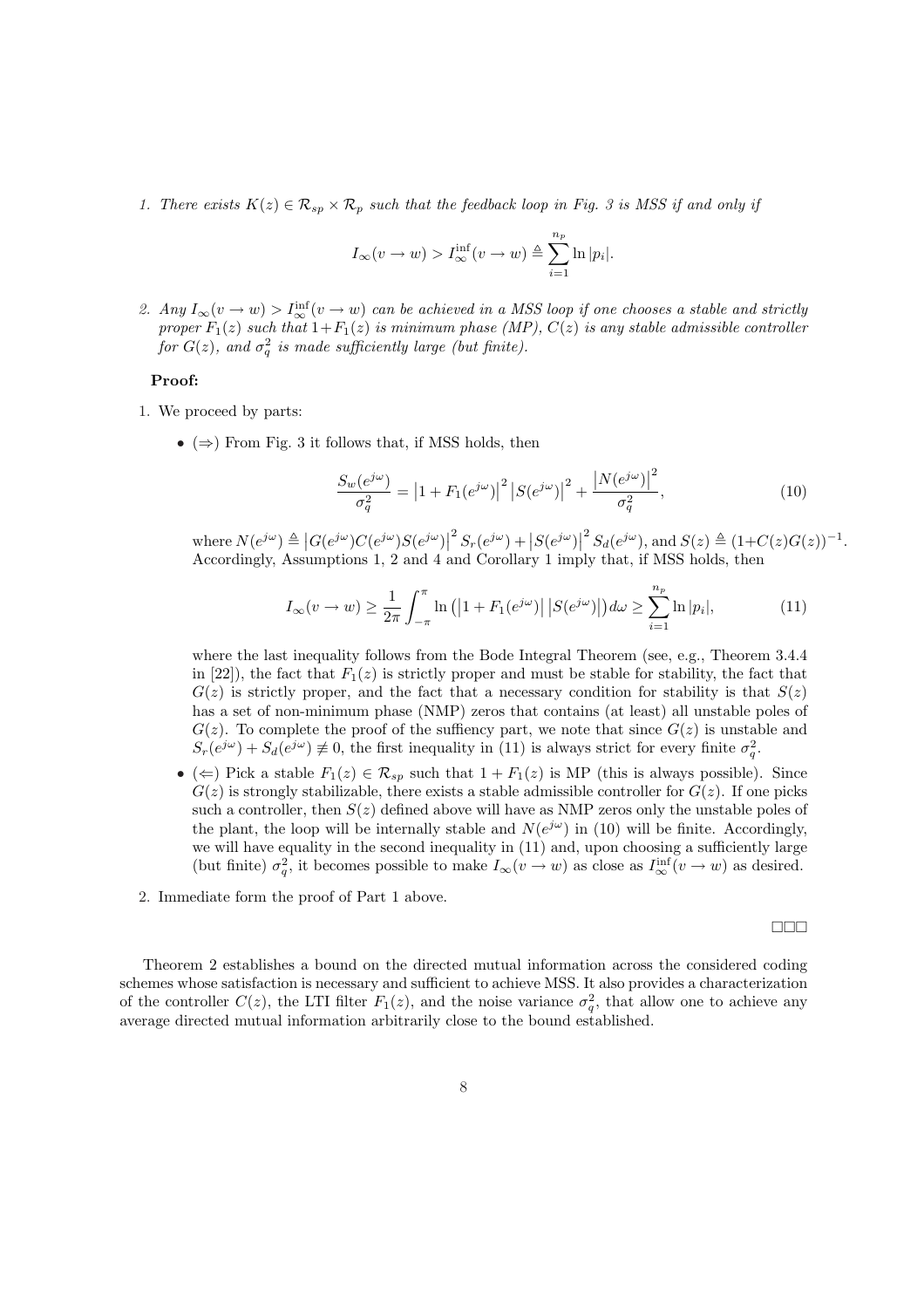We can use Theorem 1 to immediately infer that, provided the assumptions in Theorem 2 hold,

$$
\bar{R} > \sum_{i=1}^{n_p} \ln|p_i| \tag{12}
$$

is a necessary condition that average data-rates need to satisfy in order to guarantee MSS when employing the proposed coding scheme. We note that we have recovered, for the class of considered plant models, the bound on average data-rates for MSS derived in [18]. However, we have not provided a proof of the achievability of this bound. This issue will be explored in Section 6.

We next explore the minimal stationary coding scheme signal-to-noise ratio compatible with MSS. This will enable us to state the main result of this section.

#### Theorem 3 (Signal-to-noise ratio for MSS) Suppose that Assumptions 1, 2 and 4 hold.

1. There exists  $K(z) \in \mathcal{R}_{sp} \times \mathcal{R}_p$  such that the feedback loop in Fig. 3 is MSS if and only if the stationary coding scheme signal-to-noise ratio  $\gamma$  satisfies

$$
\gamma > \gamma_{\inf} \triangleq \left(\prod_{i=1}^{n_p} |p_i|^2\right) - 1.
$$

2. Any  $\gamma > \gamma_{\text{inf}}$  can be achieved in a MSS loop if one chooses  $C(z)$  as any stable admissible controller for  $G(z)$ ,  $F_1(z)$  is chosen as

$$
F_1(z) = \xi_p(\infty)(\xi_p(z)S(z))^{-1} - 1,\tag{13}
$$

where  $S(z) \triangleq (1 + C(z)G(z))^{-1}$ , and  $\sigma_q^2$  is made sufficiently large (but finite).

#### Proof:

- 1. We proceed by parts:
	- ( $\Rightarrow$ ) Under Assumptions 1, 2 and 4 and if MSS holds, straightforward analysis of Fig. 2 yields

$$
\gamma = \frac{\sigma_v^2}{\sigma_q^2} = ||1 - S(z) - S(z)F_1(z)||_2^2 + \frac{P}{\sigma_q^2} \ge ||1 - S(z) - S(z)F_1(z)||_2^2, \tag{14}
$$

where  $P \triangleq ||S(z)\Omega_d(z)||_2^2 + ||G(z)C(z)S(z)\Omega_r(z)||_2^2$ . A necessary condition for MSS is that  $S(z)$  contains as zeros (at least) the unstable poles of  $G(z)$ , thus  $\xi_p(z)S(z) \in \mathcal{RH}_{\infty}$ . In addition, since  $G(z)$  and  $F_1(z)$  belong to  $\mathcal{R}_{sp}$ , we have that  $S(\infty) = 1$ . With the previous considerations, standard  $\mathcal{H}_2$  optimization techniques based on orthogonal decompositions, properties of the 2−norm and the fact that  $\xi_p(z)$  is unitary, yield the following (see also, e.g.,  $[2, 26]$ :

$$
||1 - S(z) - S(z)F_1(z)||_2^2 = \left(\prod_{i=1}^{n_p} |p_i|^2\right) - 1 + ||\xi_p(\infty) - \xi_p(z)S(z) - \xi_p(z)S(z)F_1(z)||_2^2.
$$
\n(15)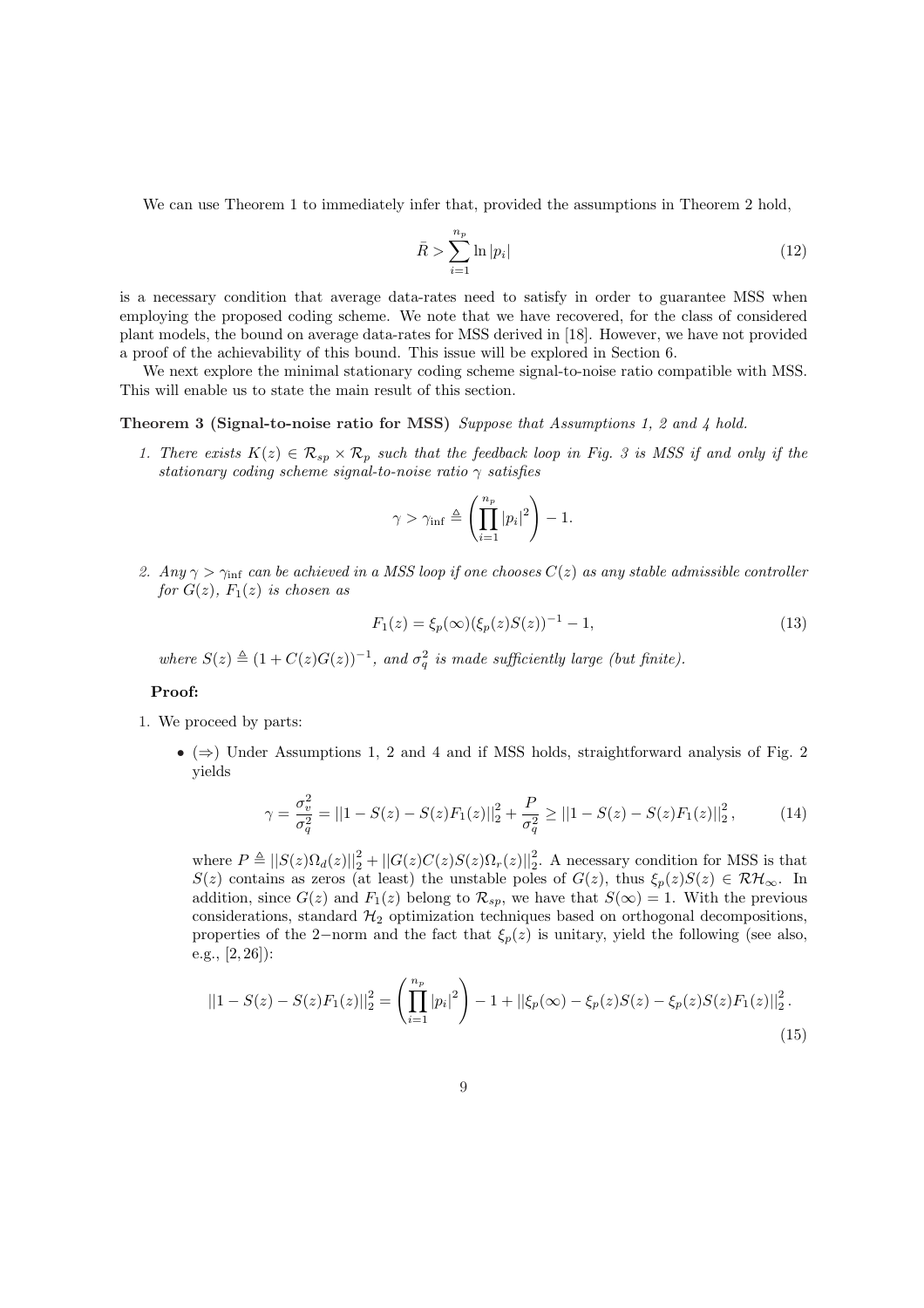Thus, we conclude from (14) that

$$
\gamma \ge \left(\prod_{i=1}^{n_p} |p_i|^2\right) - 1. \tag{16}
$$

To complete this part of the proof we note that, since  $G(z)$  is unstable and  $S_r(e^{j\omega})$  +  $S_d(e^{j\omega}) \neq 0$ , we have strict inequality in (14) if MSS holds (i.e., for every  $K(z) \in \mathcal{S}$  and every  $\sigma_q^2 \in \mathbb{R}_0^+$ ).

- ( $\Leftarrow$ ) For the suggested choice for  $C(z)$ , we have that  $\xi_p(z)S(z)$  is invertible in  $\mathcal{RH}_{\infty}$ . Thus,  $F_1(z) = \xi_p(\infty)(\xi_p(z)S(z))^{-1} - 1$  is stable, strictly proper and makes the last term in (15) zero. Thus, the proposed choice for  $K(z)$  (see (6)) ensures MSS and, hence, is such that P in (14) is finite. It is now immediate to see that one can achieve any signal-to-noise ratio arbitrarily close to  $\gamma_{\rm inf}$  by making  $\sigma_q^2$  sufficiently large (but finite).
- 2. Immediate from the proof of Part 1 above.

 $\Box\Box\Box$ 

From Theorems 2 and 3 we have the following corollary:

Corollary 2 Consider the feedback loop in Fig. 3 and suppose that Assumptions 1, 2 and 4 hold. A solution to the problem of finding the minimal stationary coding scheme signal-to-noise ratio that guarantees MSS provides a solution to the problem of finding the minimal average directed mutual information across the coding scheme that guarantees MSS.

Proof: The filters suggested in Part 2 of Theorem 3 (which can be easily shown to belong to the class of optimal filters in the problem of minimizing  $I_{\infty}(v \to w)$  [see Part 2 in Theorem 2]) are such that

$$
\frac{S_w(e^{j\omega})}{\sigma_q^2} = |\xi_p(\infty)|^2 + \frac{N(e^{j\omega})}{\sigma_q^2},\tag{17}
$$

with  $N(e^{j\omega})$  finite for every  $\omega$ . Thus, at the optimums, where  $\sigma_q^2 \to \infty$ ,  $S_w(e^{j\omega})\sigma_q^{-2}$  becomes constant and the result follows from (7).  $\Box$ 

Corollary 2 is one of the main results in this paper. Indeed, by virtue of Theorem 1, Corollary 2 allows one to conclude that determining the minimal signal-to-noise ratio for MSS provides an immediate lower bound on the average data-rates that allow one to achieve MSS. The key to establishing these facts lies in that we consider a coding architecture with *sufficient degrees of freedom*. This allows one to make  $S_w(e^{j\omega})\sigma_q^{-2}$  constant in the limit as  $\sigma_q^2 \to \infty$ , without constraining the minimum achievable directed mutual information across the coding scheme, or the corresponding minimal achievable signal-to-noise ratio (see (17)). We feel that the insights provided by these results are of fundamental importance and, to the best of our knowledge, new.

Remark 1 The work [2] also studies minimal signal-to-noise ratio considerations for stability. However, the authors of [2] constrain themselves to the particular case  $F_1(z) = 0$ , which does not, in general, allow one to achieve the absolute minimal coding scheme signal-to-noise ratio identified in Theorem 3. Hence, it is not surprising that the results in  $[2]$  do not always suggest bounds on average data-rates that are consistent with the results in [18], where coding schemes that exploit the history of y and s are used.  $\square$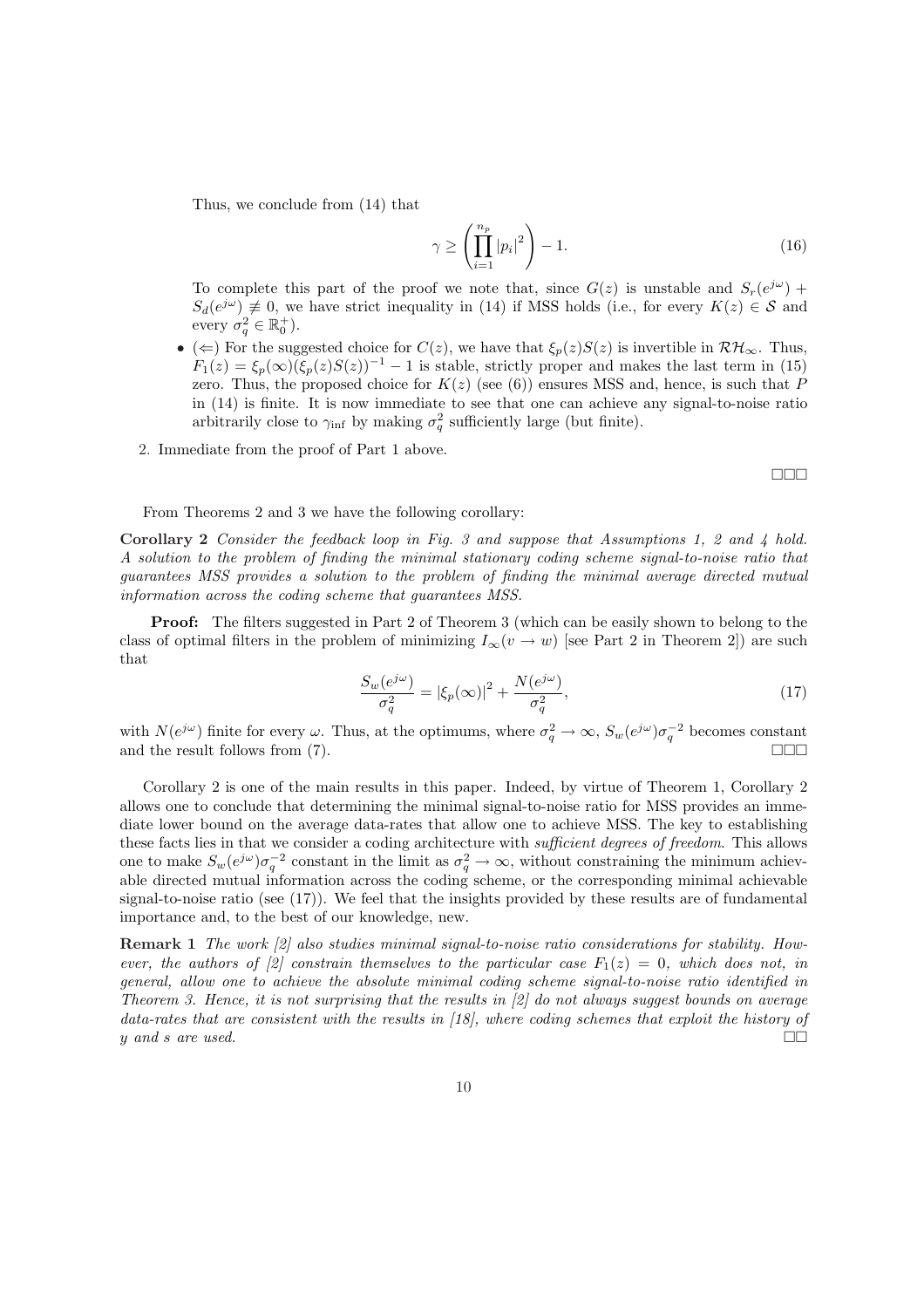

Figure 4: Entropy coded dithered quantizer.

### 6 Upper Bounds on Achievable Data-Rates

Section 5 has focused on establishing a necessary lower bound on the average data-rate that allows one to guarantee MSS. We have, however, provided no proof of the achievability of this bound. It is well known (see [18, 25]) that there exist coding schemes that allow one to achieve MSS with average data-rates arbitrarily close to the bound identified in Section 5. However, since we have chosen a specific coding scheme that is much simpler than those proposed in [18, 25], there exists no guarantee that we will be able to actually achieve the bound. This motivates the study of guaranteed upper bounds on the average data-rate for MSS applicable to the proposed coding scheme. In particular, we will use the results in Section 5 to study achievable rates, when a memoryless entropy coded dithered quantizer (ECDQ) is used to generate the binary words that are sent over the channel.

Fig. 4 shows the architecture of an ECDQ and its relationship to  $\hat{\mathcal{D}}$  and  $\hat{\mathcal{E}}$  in Fig. 2 (see, e.g., [27]). The ECDQ is such that

$$
s^+(k) = \mathcal{Q}(v(k) + d_h(k)),
$$

where  $d_h(k)$  is the *dither signal* which is known at both ends of the channel, and Q corresponds to where  $a_h(\kappa)$  is the *atther signal* which is known at both ends of the channel, and Q corresponds to a uniform quantizer defined via  $\mathcal{Q}(x) \triangleq i\Delta$  for  $(i - \frac{1}{2})\Delta \leq x \leq (i + \frac{1}{2})\Delta$ ,  $i \in \mathbb{Z}$ , where  $\Delta$  is the quantization step. At each time instant,  $s^+(k)$  is memory- and loss-lessly coded by the entropy coder EC using explicit information about  $d_h(k)$  and the corresponding binary word is sent over the channel. Upon reception, the decoder ED, which knows  $d_h(k)$ , decodes the received symbol recovering  $s^+(k)$ . Accordingly, the output  $w(k)$  becomes equal to  $s^+(k) - d_h(k)$ .

Key properties of ECDQs are the following:

**Lemma 1 (ECDQ (see [27]))** Consider an ECDQ as described above. If  $d_h$  is an independent sequence of i.i.d. random variables, uniformly distributed on  $[-\frac{\Delta}{2}, \frac{\Delta}{2}]$ , then the noise q defined in (5) is distributed according to the distribution of  $-d_h$ , and the scalar mutual information between  $v(k)$  and  $w(k)$  satisfies  $I(v(k); w(k)) = H(s^+(k)|d_h(k)).$ 

Remark 2 The proof in [27] assumes no feedback around the ECDQ. If there exists strictly causal feedback around it (as in our case), then the same result applies (see detailed proof in [23]).  $\Box$ 

The results in Lemma 1 state that, if one employs an appropriately dithered ECDQ, then the difference between the input and output of the ECDQ, namely  $q$ , becomes just an i.i.d. source, uniformly distributed on each quantization interval (as in the classical additive white noise model for quantization; see, e.g.,  $[10, 11]$ ). This means that the use of an ECDQ allows one to achieve a noise q that resembles the noise source considered in Section 5 (except for having a different distribution).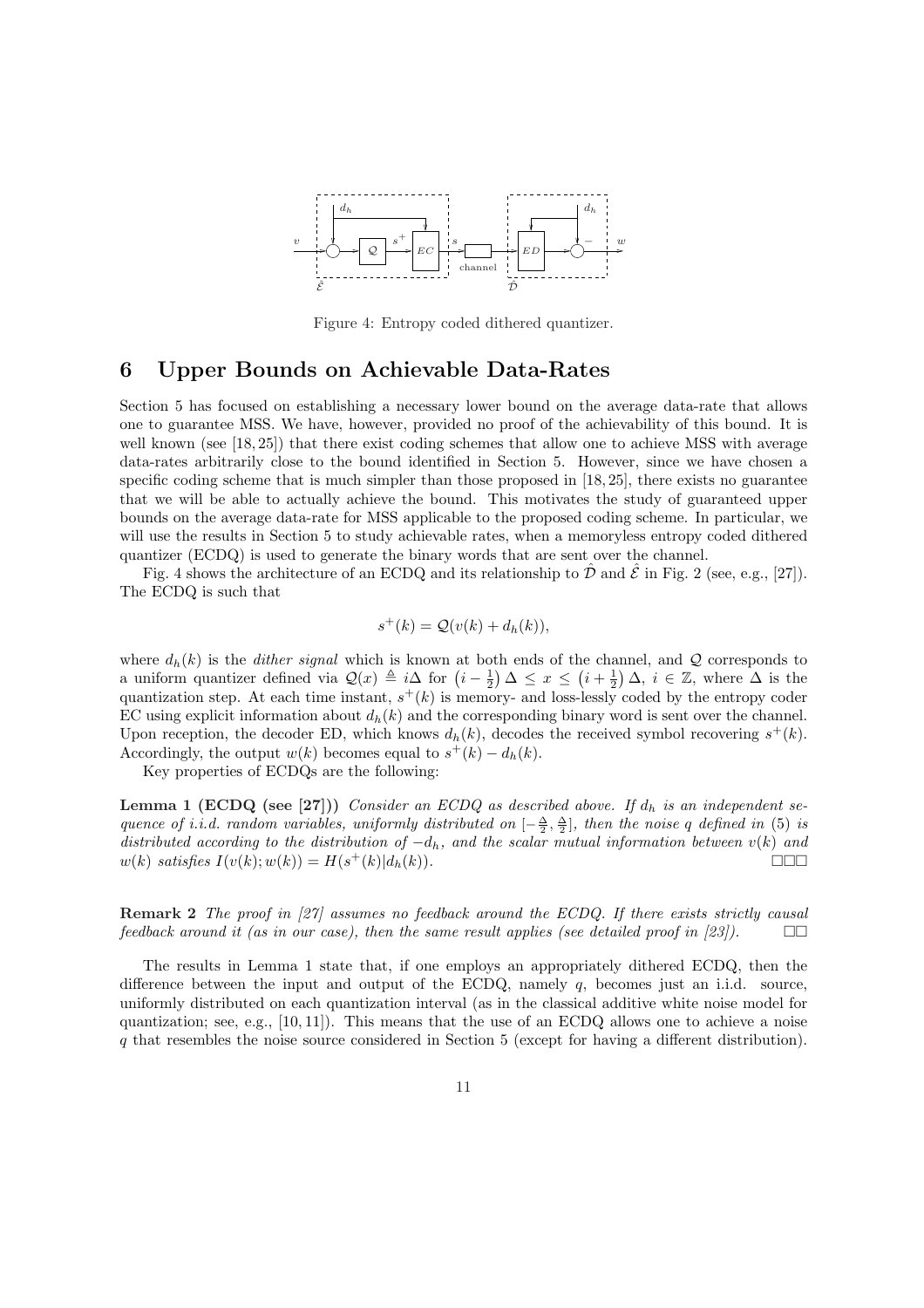Therefore, it is sensible to expect that use of an appropriately designed ECDQ yields average datarates "close" to the bounds identified in Section 5. We will show below that this is indeed true. We note that, given the fact that the dither signal is known at both ends of the channel, choosing  $d_h$  as in Lemma 1 implies that the ECDQ satisfies Assumptions 3(a-b) (i.e., an ECDQ is a valid instance of  $\hat{\mathcal{D}}$ and  $\hat{\mathcal{E}}$  in Fig. 2).

We are now ready to prove the main result of this paper:

Theorem 4 (Achievable rates) Consider the networked control system in Fig. 1 with the coding scheme in Fig. 2, where  $\hat{\mathcal{D}}$  and  $\hat{\mathcal{E}}$  form an ECDQ as described above. Suppose that the memoryless entropy coder-decoder pair EC-ED inside the ECDQ uses Huffman coding (see  $\{4\}$ ) that Assumptions 1, 2 and  $3(c)$  hold, that the controller initial state is an independent second order random variable, and that the dither signal  $d_h$  is an independent sequence of i.i.d. random variables, uniformly distributed on that the attiter signal  $a_h$  is an independent sequence of i.i.d. random variables, antiformly distributed on<br> $[-\frac{\Delta}{2}, \frac{\Delta}{2}]$ . Then, if one chooses  $K(z)$  as in Theorem 3 (Part 2; see (6)) and  $\Delta = \sqrt{12\sigma_q^2}$ , with  $\sigma_q$ then the resulting networked control system will be MSS and the corresponding average data-rate will be upper bounded as

$$
\bar{R} \le \sum_{i=1}^{n_p} \ln |p_i| + \frac{1}{2} \ln \left( \frac{2\pi e}{12} \right) + \ln 2 + F(\Delta),
$$

where  $F : \mathbb{R}_0^+ \to \mathbb{R}_0^+$  is a continuous and decreasing function of  $\Delta$  such that  $\lim_{\Delta \to \infty} F(\Delta) = 0$ ,  $\lim_{\Delta\to 0} F(\Delta) = \infty$ .

Proof: Lemma 1 implies that, under the assumptions in this theorem, the ECDQ in Fig. 4 is such that, for every i,  $H(s^+(i)|d_h(i)) = I(w(i); v(i))$ . Therefore, if one employs Huffman coding (with different codebooks for every value of the dither  $d_h$ , then the data-rate at time instant i will be upper bounded by  $R(i) \le I(w(i); v(i)) + \ln 2$  (see, e.g., Chapter 5 in [4] and also [14]).

Lemma 1 also guarantees q to be independent and i.i.d. and to have a finite variance  $\sigma_q^2 = \frac{\Delta^2}{12}$ , provided  $\sigma_q^2 \in \mathbb{R}_0^+$ . Thus, since  $K(z)$  in Part 2 of Theorem 3 belongs to S, we have MSS and, accordingly, all signals in the loop are asymptotically wss, with an (in principle) unknown distribution.

Consider now a fictitious setting, where Assumption 4 holds and the variance of  $q$  is as in the previous paragraph. In this setting, we will have not only asymptotic wss, but asymptotic stationarity. Also, all signal in the feedback loop will have the same second order statistics as in the case that considers an actual ECDQ (and, in particular, we will have MSS). Thus, Lemma 2 in [5] allows one to conclude that, for every  $i$ ,

$$
R(i) \le I(w(i); v(i)) + \ln 2 \le I(w_G(i); v_G(i)) + \ln 2 + \frac{1}{2} \ln \left(\frac{2\pi e}{12}\right),\tag{18}
$$

where  $w_G$  and  $v_G$  play the role of w and v in the fictitious Gaussian setting described above. Using the definition of average data-rate, the fact that  $w_G(i)$  and  $v_G(i)$  are Gaussian, that  $F_1(z)$  and  $G(z)$ are strictly proper, and that  $q$  is independent and Gaussian in the fictitious Gaussian setting, it follows from (18) that

$$
\bar{R} \le \lim_{k \to \infty} \frac{1}{k} \sum_{i=0}^{k-1} \frac{1}{2} \ln \left( 1 + \frac{\sigma_{v_G}^2(i)}{\sigma_q^2} \right) + \ln 2 + \frac{1}{2} \ln \left( \frac{2\pi e}{12} \right)
$$
  
=  $\frac{1}{2} \ln \left( 1 + \gamma \right) + \ln 2 + \frac{1}{2} \ln \left( \frac{2\pi e}{12} \right),$  (19)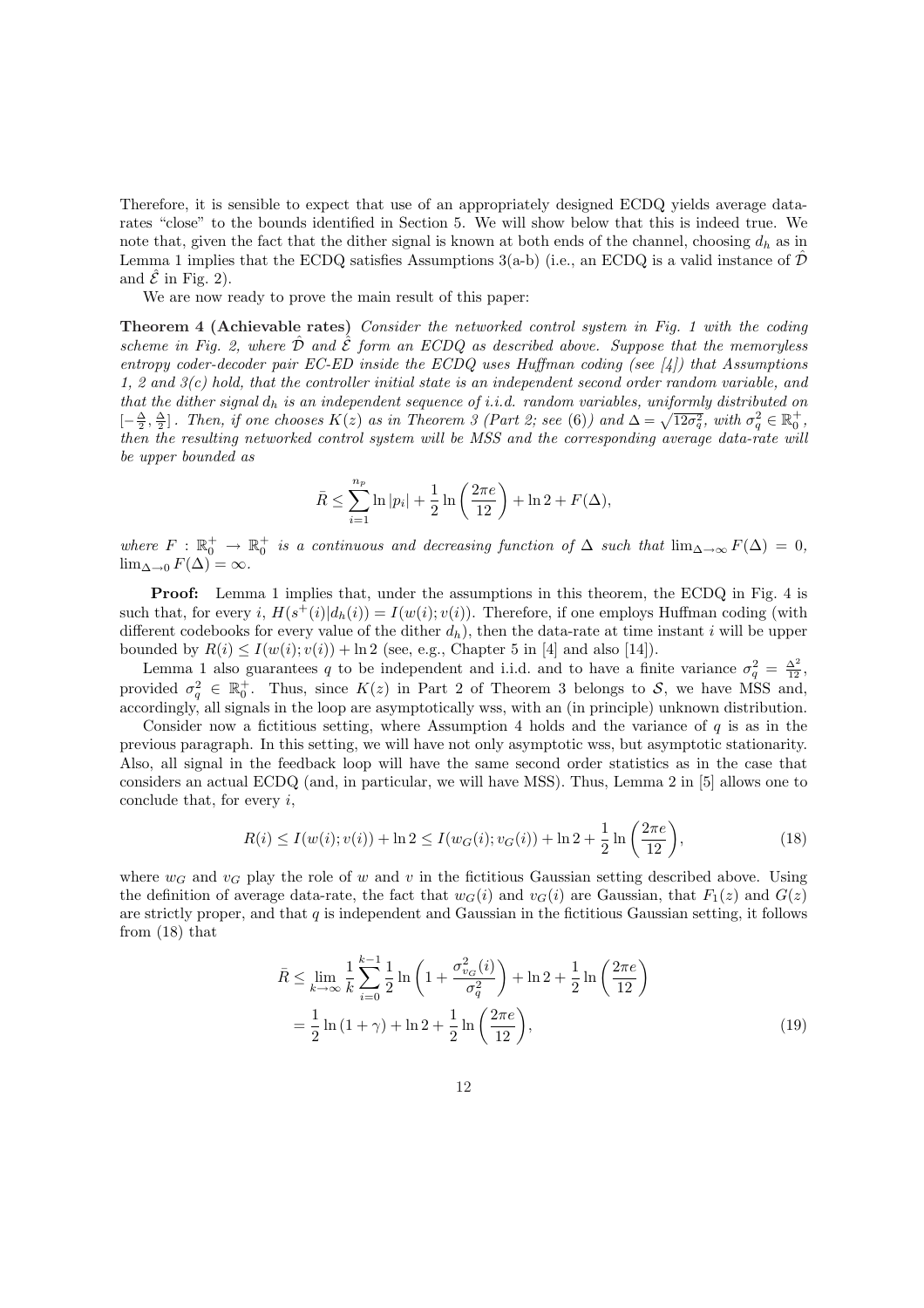where  $\gamma$  is the stationary coding scheme signal-to-noise ratio in the Gaussian setting (which equals the signal-to-noise ratio in the non-Gaussian setting [the second order moments are independent of the distributions), and where we have used the Césaro mean convergence theorem and the fact that the choice of filters is such that MSS is guaranteed (as long as  $\Delta$  is finite). The results now follows from Theorem 3.  $\Box$ 

Remark 3 (Bounds are conservative) The upper bound for the average data-rate in Theorem 4 is conservative. Indeed, the rates achieved by Huffman coding are usually closer to the entropy of the source than to the entropy of the source plus  $\ln 2$  (see, e.g., [9].). As a consequence, the actual data-rates will be usually close to the expression in Theorem 4 with the term  $\ln 2$  omitted.  $\square$ 

Theorem 4 is the main result in this paper. It establishes guaranteed upper bounds on the average data-rates that guarantee MSS and that are achievable with the coding scheme in Fig. 2, when  $\hat{\mathcal{D}}$  and  $\mathcal{\hat{E}}$  form a memoryless ECDQ and when the plant model is strongly stabilizable. If one chooses  $K(z)$ as suggested in Part 2 of Theorem 3, and  $\Delta$  is chosen sufficiently large (but finite), then one will be as suggested in Part 2 of Theorem 3, and  $\Delta$  is chosen sumclently large (but finite), then one will be able to achieve a rate that is no more than  $\frac{1}{2} \ln \left( \frac{2\pi e}{12} \right) + \ln 2$  nats per sample (i.e., 1.25 bits per sa away from the absolute bound in [18, 25]. This additional rate is composed by two terms: the first one is due to the divergence of the distribution of quantization noise from Gaussianity, and the second one originates in the inefficiency of the loss-less coding scheme employed to generate the binary words. We feel that this extra rate is a fair price to be paid if one constrain oneself to the conceptually simple coding schemes considered in this paper.

**Remark 4** Note that the results in Theorem  $\frac{1}{4}$  rely on the insights developed in Section 5. In other words, the insights developed when establishing lower bounds on the average data-rates needed for stabilization were key when constructing an actual coding scheme that achieved a data-rate close to that bound. It is also worth noting that the quantization scheme considered in this paper constitutes a well studied building block in the Information Theory literature (see, e.g., [10, 27, 28]). All the above stands in stark contrast to the approach in, e.g., [18].  $\square$ 

### 7 Conclusions

In this paper, we have studied the mean square stabilization of strongly stabilizable SISO LTI plant models controlled over bit-rate limited channels. We have proposed a simple coding scheme which uses only LTI filters and an entropy coded dithered quantizer. Within this setup, we have shown that the excess data-rates, which derive from using this reduced-complexity scheme instead of an arbitrarily complex one, are no larger than 1.25 bits per sample. Extensions to more general cases and to performance related questions can be found in [23].

### References

- [1] P. Antsaklis and J. Baillieul. Special issue on technology of networked control systems. Proceedings of the IEEE, 95(1):5–8, January 2007.
- [2] J.H. Braslavsky, R.H. Middleton, and J.S. Freudenberg. Feedback stabilization over signal-to-noise ratio constrained channels. IEEE Transactions on Automatic Control, 52(8):1391–1403, 2007.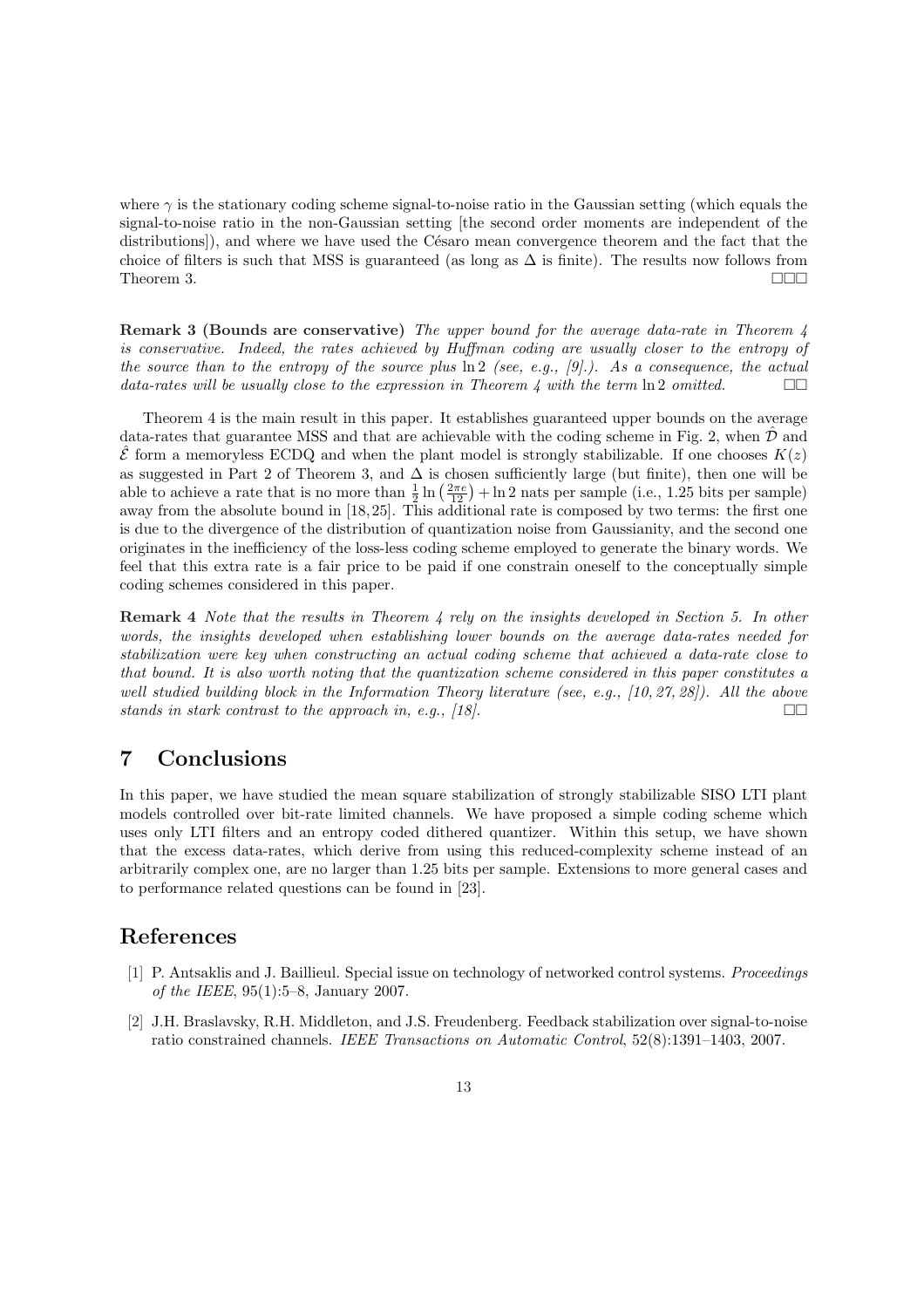- [3] O.L.V. Costa and M.D. Fragoso. Stability results for discrete-time linear systems with Markovian jumping parameters. Journal of Mathematical Analysis and Applications, 179:154–178, 1993.
- [4] T.M. Cover and J.A. Thomas. Elements of Information Theory. John Wiley and Sons, Inc., 2nd edition, 2006.
- [5] M.S. Derpich, J. Østergaard, and D.E. Quevedo. Achieving the quadratic Gaussian ratedistortion function for source uncorrelated distortions. Unpublished, 2008 (available from http://arxiv.org/abs/0801.1718v2).
- [6] J.C. Doyle, B.A. Francis, and A. Tannenbaum. Feedback Control Theory. Macmillan Publishing Company, New York, 1992.
- [7] N. Elia. When Bode meets Shannon: Control oriented feedback communication schemes. IEEE Transaction on Automatic Control, 49(9):1477–1488, 2004.
- [8] N. Elia. Remote stabilization over fading channels. Systems & Control Letters, 54(3):237–249, 2005.
- [9] R. M. Gray and D. L. Neuhoff. Quantization. IEEE Transactions on Information Theory, 44(6):2325–2383, October 1998.
- [10] R.M. Gray and T.G. Stockham (Jr.). Dithered quantizers. IEEE Transactions on Information Theory, 39(3):805–812, May 1993.
- [11] N. Jayant and P. Noll. Digital Coding of Waveforms. Principles and Approaches to Speech and Video. Prentice Hall, 1984.
- [12] F. Kozin. A survey of stability of stochastic systems. Automatica, 5:95–112, 1969.
- [13] F. Lian, J. Moyne, and D. Tilbury. Modelling and optimal controller design of networked control systems with mutliple delays. International Journal of Control, 76(6):591–606, 2003.
- [14] T. Linder, V. Tarokh, and K. Zeger. Existence of optimal prefix codes for infinite source alphabets. IEEE Transactions on Information Theory, 43(6):2026–2028, 1997.
- [15] N.C. Martins and M.A. Dahleh. Fundamental limitations of performance in the presence of finite capacity feedback. In Proceedings of the American Control Conference, Portland, USA, 2005.
- [16] N.C. Martins, M.A. Dahleh, and J.C. Doyle. Fundamental limitations of disturbance attenuation in the presence of side information. IEEE Transactions on Automatic Control, 52(1):56–66, 2007.
- [17] J.L. Massey. Causality, feedback and directed information. In Proceedings of the International Symposium on Information Theory and its Applications., Hawaii, USA, 1990.
- [18] G. Nair and R. Evans. Stabilizability of stochastic linear systems with finite feedback data rates. SIAM Journal on Control and Optimization, 43(2):413–436, July 2004.
- [19] G. Nair, F. Fagnani, S. Zampieri, and R. Evans. Feedback control under data rate constraints: An overview. *Proceedings of the IEEE*, 95(1):108–137, January 2007.